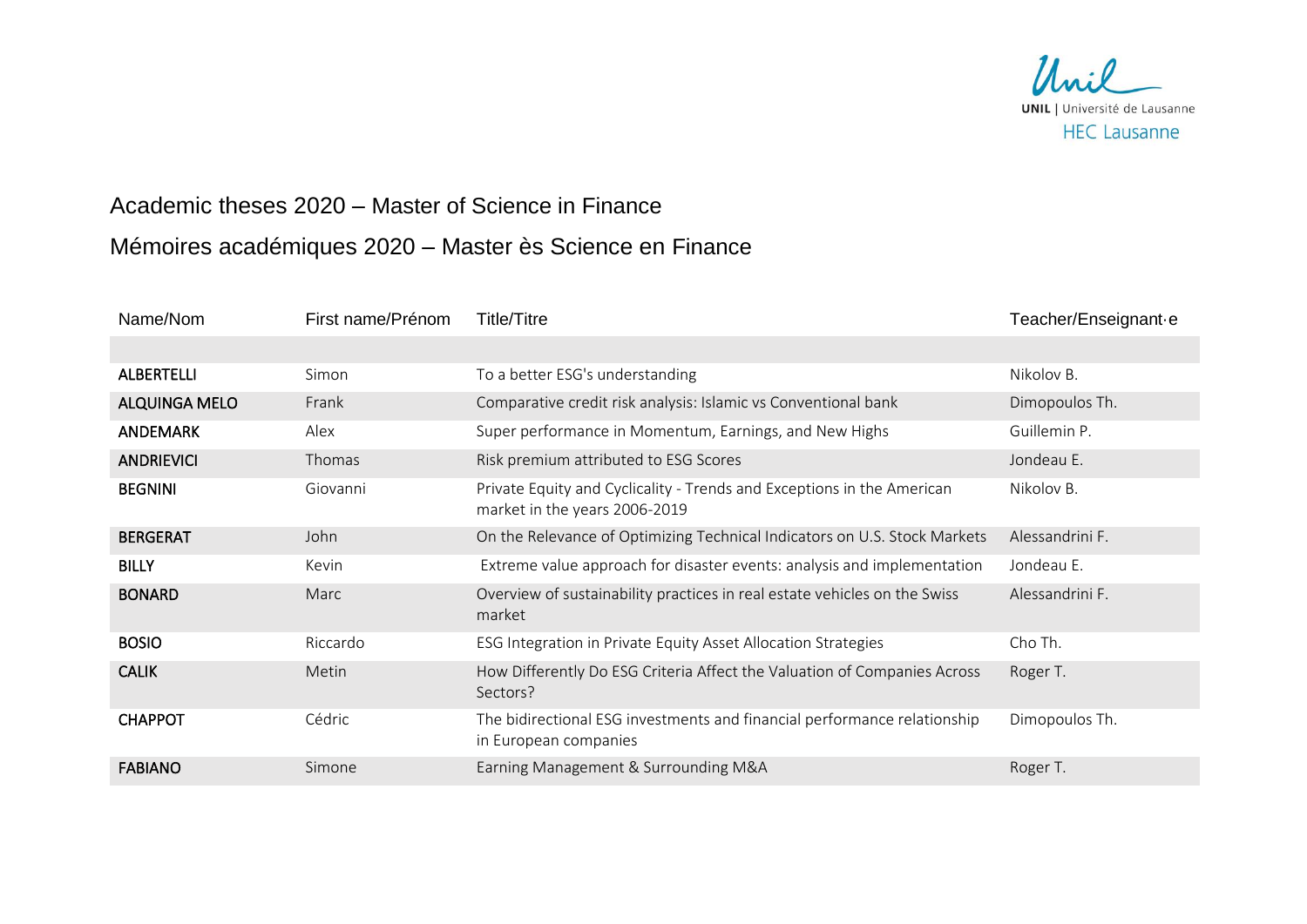Unil **UNIL** | Université de Lausanne **HEC Lausanne** 

| <b>GIMMI</b>     | Alexandre     | The impact of climate commitment on corporate performance                                               | Palazzo G.     |
|------------------|---------------|---------------------------------------------------------------------------------------------------------|----------------|
| <b>HALDEMANN</b> | Alexis        | The Yield Curve Predictive Power in a Zero or Negative Interest Rate<br>Environment                     | Kariampas D.   |
| <b>HERBIET</b>   | Jean-Baptiste | ESG Investing. Review of the financial performance                                                      | Ielpo F.       |
| <b>HOLT</b>      | Timothy       | Identifying profit increasing price coordination amongst gasoline retailers<br>in a regulated oligopoly | Scheidegger S. |
| <b>HUGARD</b>    | Florence      | Climate Change and Regional Wealth: Who Are the Winners and Losers of<br>Global Warming?                | Scheidegger S. |
| <b>IAZZETTA</b>  | Antonio       | Liability of Foreignness: A complete thematic Review & Strategies to<br>Overcome it                     | Mata J.        |
| <b>LECHEKHAB</b> | Malik         | Climate Change and Regional Wealth: Predictions and Uncertainty<br>Quantification                       | Scheidegger S. |
| <b>LÉGERET</b>   | Santi         | An analysis of interdepartmental collaboration at Liebherr Machines Bulle<br><b>SA</b>                  | Roger T.       |
| <b>MARCONATO</b> | Nicolas       | Corporate Social Responsibility Reporting in Switzerland                                                | Rockinger M.   |
| <b>MARTIKYAN</b> | Seda          | Higher Moments of Stock Returns                                                                         | Rockinger M.   |
| <b>MASSAZZA</b>  | Tommaso       | Matching Startups with Venture Capital Investors                                                        | Rockinger M.   |
| <b>MICHOD</b>    | Nicolas       | An algorithm to uncover ESG related messages in annual reports                                          | Rockinger M.   |
| <b>MILLET</b>    | Daniel        | Microfinance efficiency in South America in terms of social performances                                | Roger T.       |
| <b>MONITION</b>  | Xavier        | What is the Value of the Startup Market in Germany, Israel, and<br>Switzerland?                         | Rockinger M.   |
| <b>NEUROHR</b>   | Raynald       | Towards sustainable banking: where do banks really stand in 2020?                                       | Roger T.       |
| <b>OMID</b>      | Ajmir         | Does valuation pay?                                                                                     | Dimopoulos Th. |
| PFEFFERLÉ        | Elena         | ESG-based portfolio allocation                                                                          | Jondeau E.     |